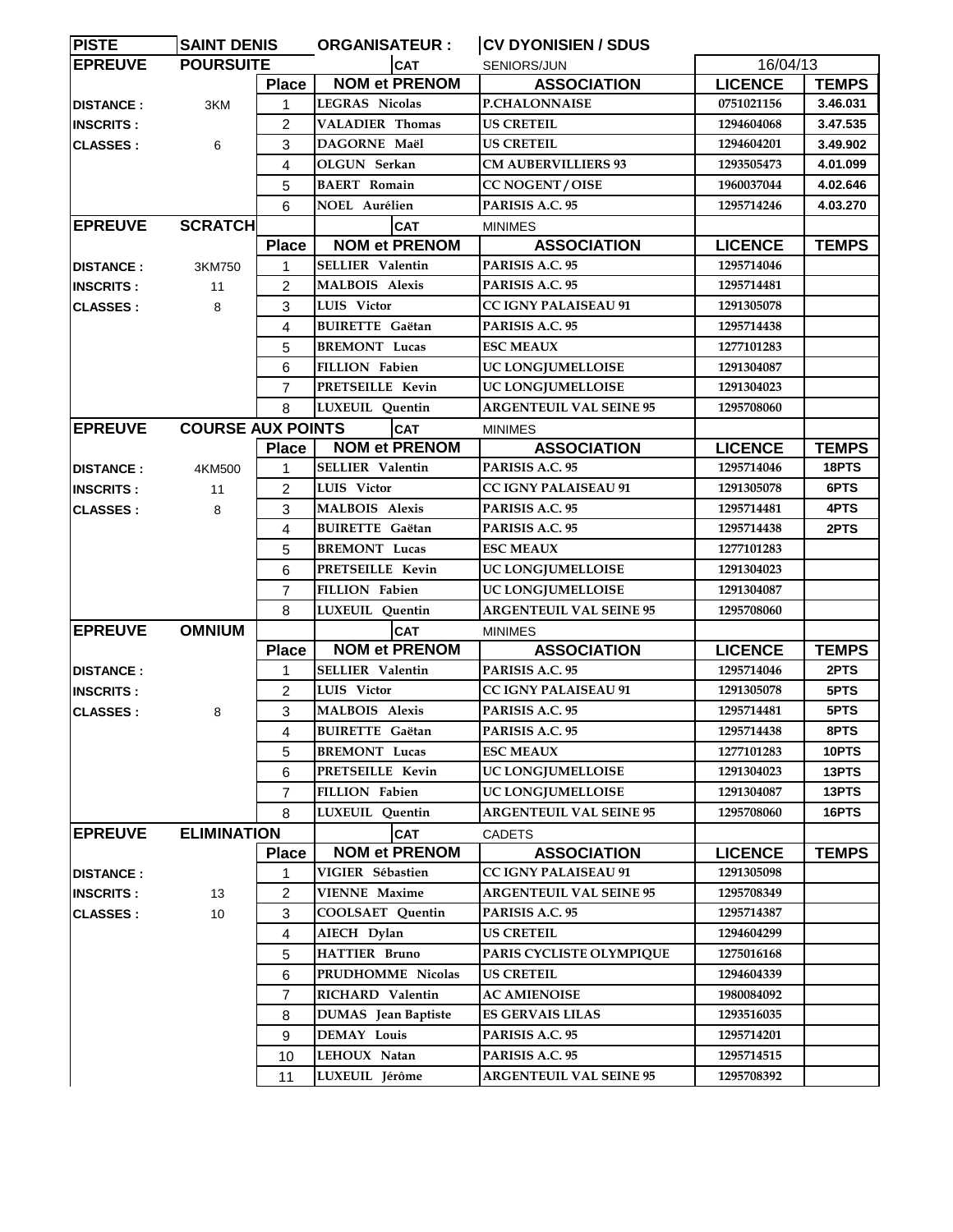| <b>EPREUVE</b>   | <b>COURSE AUX POINTS</b> |                | <b>CAT</b>                                      | <b>CADETS</b>                  |                |               |
|------------------|--------------------------|----------------|-------------------------------------------------|--------------------------------|----------------|---------------|
|                  |                          | <b>Place</b>   | <b>NOM et PRENOM</b>                            | <b>ASSOCIATION</b>             | <b>LICENCE</b> | <b>TEMPS</b>  |
| <b>DISTANCE:</b> | 8KM                      | 1              | VIGIER Sébastien                                | <b>CC IGNY PALAISEAU 91</b>    | 1291305098     | 11PTS         |
| <b>INSCRITS:</b> | 13                       | $\overline{2}$ | COOLSAET Quentin                                | PARISIS A.C. 95                | 1295714387     | 10PTS         |
| <b>CLASSES:</b>  | 10                       | 3              | <b>VIENNE Maxime</b>                            | <b>ARGENTEUIL VAL SEINE 95</b> | 1295708349     | 7PTS          |
|                  |                          | 4              | <b>RICHARD Valentin</b>                         | <b>AC AMIENOISE</b>            | 1980084092     | 7PTS          |
|                  |                          | 5              | <b>DUMAS</b> Jean Baptiste                      | <b>ES GERVAIS LILAS</b>        | 1293516035     | 5PTS          |
|                  |                          | 6              | AIECH Dylan                                     | <b>US CRETEIL</b>              | 1294604299     | 2PTS          |
|                  |                          | $\overline{7}$ | <b>DEMAY Louis</b>                              | PARISIS A.C. 95                | 1295714201     | 2PTS          |
|                  |                          | 8              | <b>HATTIER Bruno</b>                            | PARIS CYCLISTE OLYMPIQUE       | 1275016168     |               |
|                  |                          | 9              | LEHOUX Natan                                    | PARISIS A.C. 95                | 1295714515     |               |
|                  |                          | 10             | LUXEUIL Jérôme                                  | <b>ARGENTEUIL VAL SEINE 95</b> | 1295708392     |               |
| <b>EPREUVE</b>   | <b>OMNIUM</b>            |                | <b>CAT</b>                                      | <b>CADETS</b>                  |                |               |
|                  |                          | <b>Place</b>   | <b>NOM et PRENOM</b>                            | <b>ASSOCIATION</b>             | <b>LICENCE</b> | <b>TEMPS</b>  |
| <b>DISTANCE:</b> |                          | 1              | VIGIER Sébastien                                | CC IGNY PALAISEAU 91           | 1291305098     | 2PTS          |
| <b>INSCRITS:</b> | 13                       | $\overline{2}$ | COOLSAET Quentin                                | PARISIS A.C. 95                | 1295714387     | 5PTS          |
| <b>CLASSES:</b>  | 10                       | 3              | <b>VIENNE Maxime</b>                            | <b>ARGENTEUIL VAL SEINE 95</b> | 1295708349     | 5PTS          |
|                  |                          | 4              | AIECH Dylan                                     | <b>US CRETEIL</b>              | 1294604299     | 10PTS         |
|                  |                          | 5              | RICHARD Valentin                                | <b>AC AMIENOISE</b>            | 1980084092     | 11PTS         |
|                  |                          | 6              | <b>DUMAS</b> Jean Baptiste                      | <b>ES GERVAIS LILAS</b>        | 1293516035     | 13PTS         |
|                  |                          | $\overline{7}$ | <b>HATTIER Bruno</b>                            | PARIS CYCLISTE OLYMPIQUE       | 1275016168     | 13PTS         |
|                  |                          | 8              | <b>DEMAY Louis</b>                              | PARISIS A.C. 95                | 1295714201     | 16PTS         |
|                  |                          | 9              | PRUDHOMME Nicolas                               | <b>US CRETEIL</b>              | 1294604339     | 17PTS         |
|                  |                          | 10             | LEHOUX Natan                                    | PARISIS A.C. 95                | 1295714515     | 19PTS         |
|                  |                          | 11             | LUXEUIL Jérôme                                  | <b>ARGENTEUIL VAL SEINE 95</b> | 1295708392     | 21PTS         |
| <b>EPREUVE</b>   | <b>SCRATCH</b>           |                | <b>CAT</b>                                      | DAMES T.C                      |                |               |
|                  |                          | <b>Place</b>   | <b>NOM et PRENOM</b>                            | <b>ASSOCIATION</b>             | <b>LICENCE</b> | <b>TEMPS</b>  |
| <b>DISTANCE:</b> | 3KM750                   | 1              | <b>TESSIER Océane</b>                           | EC MONTGERON VIGNEUX           | 3499031213     |               |
| <b>INSCRITS:</b> | 6                        | $\overline{2}$ | <b>DRAGONI Elina</b>                            | <b>PEDALE FERTOISE</b>         | 1277102019     |               |
| <b>CLASSES:</b>  | 6                        | 3              | <b>CORDIER Emeline</b>                          | <b>VC BEAUVAISIEN OISE</b>     | 1960005030     |               |
|                  |                          | 4              | <b>DERIAUX Clémence</b>                         | <b>ANTONY BERNY CYCLISTE</b>   | 1292409181     |               |
|                  |                          | 5              | <b>MENARD Claire</b>                            | PARISIS A.C. 95                | 1295714468     |               |
|                  |                          | 6              | AIECH Katleen                                   | <b>TEAM 94 VILLENEUVOIS</b>    | 1294601133     |               |
| <b>EPREUVE</b>   | <b>COURSE AUX POINTS</b> |                | <b>CAT</b>                                      | DAMES T.C                      |                |               |
|                  |                          |                | Place   NOM et PRENOM                           | <b>ASSOCIATION</b>             | <b>LICENCE</b> | <b>TEMPS</b>  |
| <b>DISTANCE:</b> | 5KM250                   | 1              | <b>TESSIER Océane</b>                           | <b>EC MONTGERON VIGNEUX</b>    | 3499031213     | 8PTS          |
| <b>INSCRITS:</b> | 6                        | 2              | <b>CORDIER Emeline</b>                          | <b>VC BEAUVAISIEN OISE</b>     | 1960005030     | 8PTS          |
| <b>CLASSES:</b>  | 6                        | 3              | DRAGONI Elina                                   | <b>PEDALE FERTOISE</b>         | 1277102019     | 4PTS          |
|                  |                          | 4              | <b>DERIAUX</b> Clémence                         | <b>ANTONY BERNY CYCLISTE</b>   | 1292409181     | 2PTS          |
|                  |                          | 5              | <b>MENARD</b> Claire                            | PARISIS A.C. 95                | 1295714468     |               |
|                  |                          | 6              | AIECH Katleen                                   | <b>TEAM 94 VILLENEUVOIS</b>    | 1294601133     |               |
| <b>EPREUVE</b>   | <b>OMNIUM</b>            |                | <b>CAT</b>                                      | DAMES T.C                      |                |               |
|                  |                          | <b>Place</b>   | <b>NOM et PRENOM</b>                            | <b>ASSOCIATION</b>             | <b>LICENCE</b> | <b>TEMPS</b>  |
| <b>DISTANCE:</b> |                          | 1              | TESSIER Océane                                  | <b>EC MONTGERON VIGNEUX</b>    | 3499031213     | 2PTS          |
| <b>INSCRITS:</b> | 6                        | 2              | <b>CORDIER Emeline</b>                          | <b>VC BEAUVAISIEN OISE</b>     | 1960005030     | 5PTS          |
| <b>CLASSES:</b>  | 6                        | 3              | DRAGONI Elina                                   | <b>PEDALE FERTOISE</b>         | 1277102019     | 5PTS          |
|                  |                          | 4              | <b>DERIAUX</b> Clémence<br><b>MENARD</b> Claire | <b>ANTONY BERNY CYCLISTE</b>   | 1292409181     | 8PTS<br>10PTS |
|                  |                          | 5              |                                                 | PARISIS A.C. 95                | 1295714468     | 12PTS         |
|                  |                          | 6              | AIECH Katleen                                   | <b>TEAM 94 VILLENEUVOIS</b>    | 1294601133     |               |